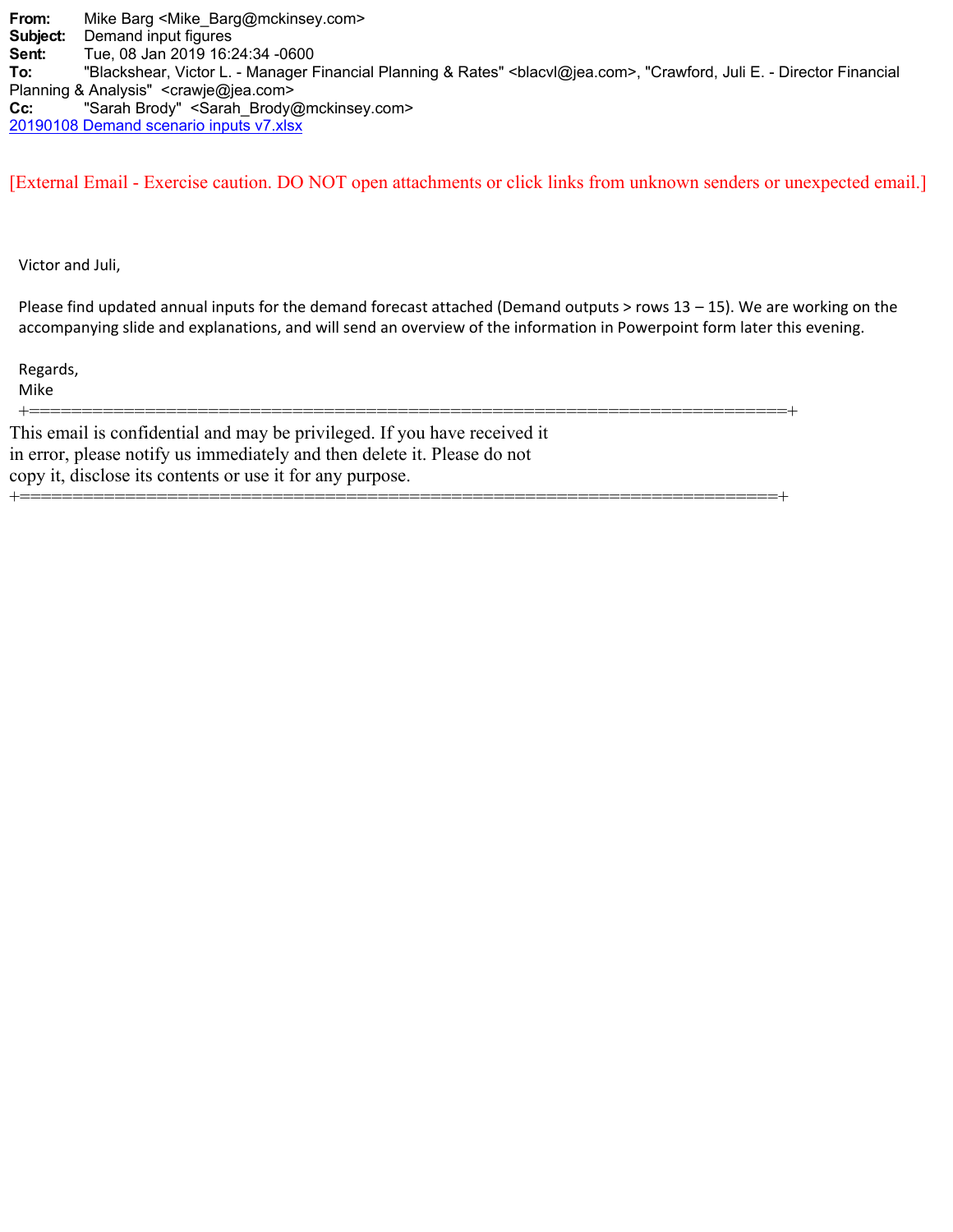| <b>Assumptions</b>          |       | Figures in \$/W Year |                                                        | 2018        |
|-----------------------------|-------|----------------------|--------------------------------------------------------|-------------|
| Lifetime                    | 20    |                      | <b>Module</b>                                          | \$<br>0.4   |
| <b>Discount</b>             | 7%    |                      | <b>BOS</b> (hardware)                                  | \$<br>0.9   |
| <b>Degradation</b>          | 0.30% |                      | <b>BOS</b> (soft costs)                                | \$<br>1.6   |
|                             |       | Solar                | <b>Total cost</b>                                      | \$<br>2.9   |
| <b>Battery rebate</b>       |       |                      | Battery cost (pack) (\$/kWh)                           |             |
| Backup value of storage     | 200   |                      | Battery cost (BOS) (\$/kW)                             |             |
| System size (kW)            | 5     |                      | Battery ratio (kWh:kW)                                 |             |
| <b>Roundtrip efficiency</b> | 80%   |                      | Battery cost (\$/W)                                    |             |
|                             |       |                      | Sample solar size (kW)                                 | 7.9         |
|                             |       |                      | Sample battery size (kW)                               |             |
|                             |       |                      | Battery:solar ratio                                    |             |
|                             |       |                      | <b>Battery cost</b>                                    |             |
|                             |       | <b>Battery</b>       | Battery cost (post-rebate)                             |             |
|                             |       |                      | Total turnkey (solar+storage)                          | \$<br>3.3   |
|                             |       |                      | <b>Capacity factor</b>                                 | 17.3%       |
|                             |       |                      | <b>0&amp;M</b>                                         | 12          |
|                             |       |                      | <b>ITC</b>                                             | 30%         |
|                             |       |                      | Cost                                                   | \$<br>2,460 |
|                             |       |                      | Lifetime production                                    | 16,846.7    |
|                             |       |                      | <b>LCOE</b>                                            | 0.146       |
|                             |       |                      | Retail marginal rate                                   | 0.10        |
|                             |       |                      | <b>Export credit</b>                                   | 0.03        |
|                             |       |                      | Self consumption (not exported)                        | 65%         |
|                             |       |                      | kWh exported                                           | 2.71        |
|                             |       |                      | Value of solar (\$/kwh)                                | 0.077       |
|                             |       |                      | Value of storage - export avoidance                    | 0.018       |
|                             |       |                      | Value of storage - backup                              | 0.026       |
|                             |       |                      | Value of storage (\$/kwh)                              | 0.045       |
|                             |       |                      | <b>System value</b>                                    | 0.122       |
|                             |       |                      | Solar value (\$/kW/year)                               | 117.6       |
|                             |       |                      | Storage value - export avoidance (\$/kW/year)          | 27.9        |
|                             |       |                      | Storage value - backup (\$/kW/year)                    | 40.0        |
|                             |       |                      | Annual value generated (backup + gen)                  | 185.5       |
|                             |       |                      | *Value generation assumes "backup" as monetary value a |             |
|                             |       |                      | Payback (solar + storage)                              | 17.9        |

Sensitivity LCOE

 $\pmb{\mathsf{X}}$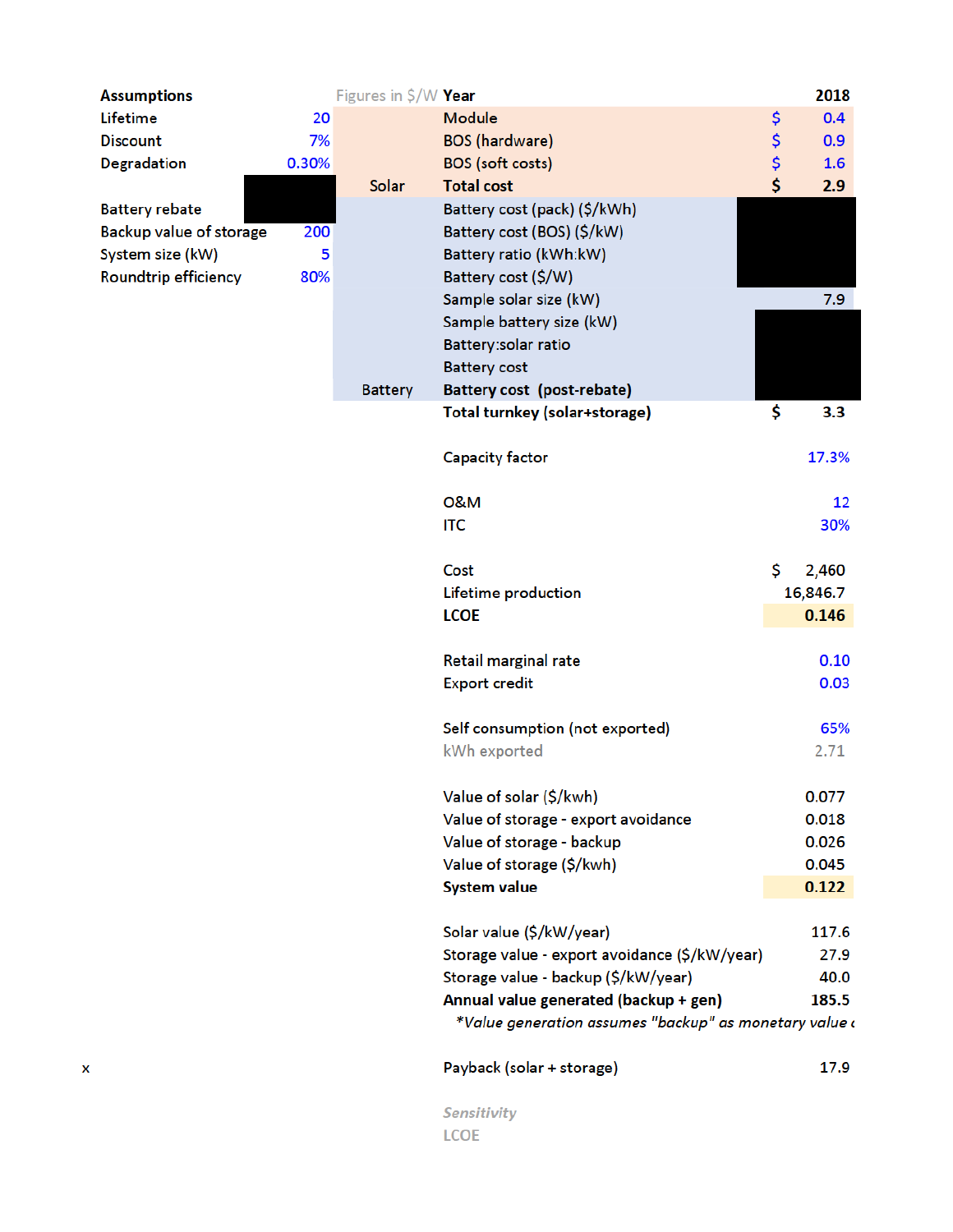| No rebate           | 0.154 |
|---------------------|-------|
| System value        |       |
| Backup $\omega$ 100 | 0.109 |
| Backup $@300$       | 0.135 |

| <b>Discount table</b> |    |             |                 |
|-----------------------|----|-------------|-----------------|
| Jalues:               |    | 11.34       | 11.09           |
| Year                  |    | <b>Norm</b> | <b>Degraded</b> |
|                       | 1  | 1.00        | 1.00            |
|                       | 2  | 1.00        | 1.00            |
|                       | 3  | 1.00        | 0.99            |
|                       | 4  | 1.00        | 0.99            |
|                       | 5  | 1.00        | 0.99            |
|                       | 6  | 1.00        | 0.99            |
|                       | 7  | 1.00        | 0.98            |
|                       | 8  | 1.00        | 0.98            |
|                       | 9  | 1.00        | 0.98            |
|                       | 10 | 1.00        | 0.97            |
|                       | 11 | 1.00        | 0.97            |
|                       | 12 | 1.00        | 0.97            |
|                       | 13 | 1.00        | 0.96            |
|                       | 14 | 1.00        | 0.96            |
|                       | 15 | 1.00        | 0.96            |
|                       | 16 | 1.00        | 0.96            |
|                       | 17 | 1.00        | 0.95            |
|                       | 18 | 1.00        | 0.95            |
|                       | 19 | 1.00        | 0.95            |
|                       | 20 | 1.00        | 0.94            |
|                       | 21 |             |                 |
|                       | 22 |             |                 |
|                       | 23 |             |                 |
|                       | 24 |             |                 |
|                       | 25 |             |                 |
|                       | 26 |             |                 |
|                       | 27 |             |                 |
|                       | 28 |             |                 |
|                       | 29 |             |                 |
|                       | 30 |             |                 |

 $\pmb{\mathsf{X}}$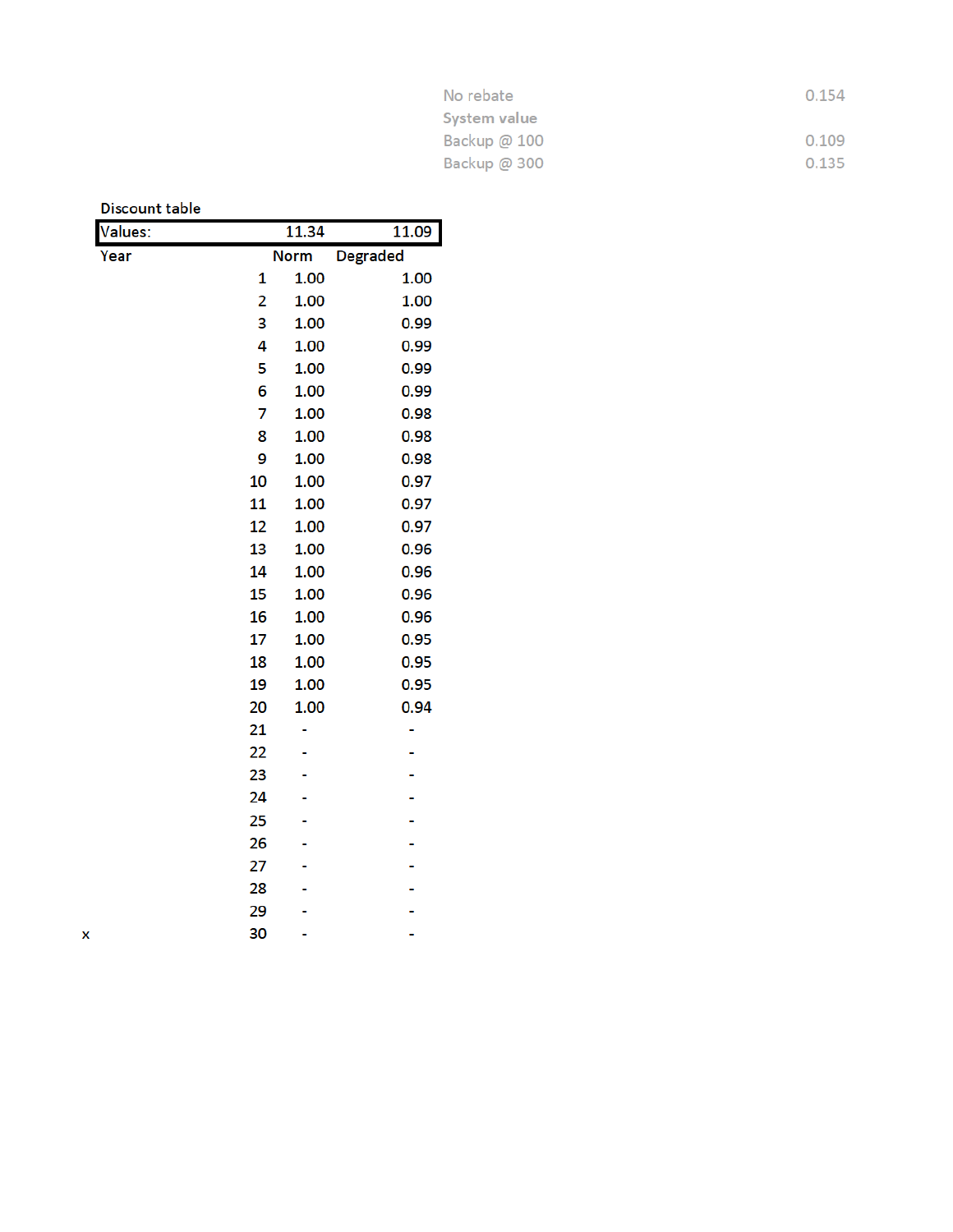|     | 2019           | 2020           |     | 2021             |                     | 2022                         |               | 2023           |                     | 2024           | 2025              |               | 2026     |
|-----|----------------|----------------|-----|------------------|---------------------|------------------------------|---------------|----------------|---------------------|----------------|-------------------|---------------|----------|
| \$  | $0.4 \quad $5$ | $0.3 \quad $5$ |     | $0.3 \quad $$    |                     | $0.3 \quad $5$               |               | $0.3 \quad $5$ |                     | $0.3 \quad $5$ | 0.3 <sup>5</sup>  |               | 0.2      |
| \$  | 0.8            | \$<br>0.8      | \$  | 0.8              | $\ddot{\bm{\zeta}}$ | 0.7                          | \$            | 0.7            | \$                  | 0.7            | \$<br>0.6         | $\frac{1}{2}$ | 0.6      |
| \$  | 1.5            | \$<br>1.3      | \$  | 1.2              | $\hat{\mathsf{S}}$  | 1.1                          | $\frac{1}{2}$ | 1.0            | $\ddot{\bm{\zeta}}$ | 0.9            | \$<br>0.8         | $\mathsf{S}$  | 0.7      |
| \$  | 2.7            | \$<br>2.5      | -\$ | 2.3              | -\$                 | 2.1                          | \$            | 2.0            | \$                  | 1.8            | \$<br>$1.7 \pm 5$ |               | 1.6      |
|     |                |                |     |                  |                     |                              |               |                |                     |                |                   |               |          |
|     |                |                |     |                  |                     |                              |               |                |                     |                |                   |               |          |
|     |                |                |     |                  |                     |                              |               |                |                     |                |                   |               |          |
|     |                |                |     |                  |                     |                              |               |                |                     |                |                   |               |          |
|     | 7.9            | 7.9            |     | 7.9              |                     | 7.9                          |               | 7.9            |                     | 7.9            | 7.9               |               | 7.9      |
|     |                |                |     |                  |                     |                              |               |                |                     |                |                   |               |          |
|     |                |                |     |                  |                     |                              |               |                |                     |                |                   |               |          |
|     |                |                |     |                  |                     |                              |               |                |                     |                |                   |               |          |
| \$  | $3.1 \quad $5$ | $2.8 \quad$ \$ |     | 2.6 <sup>5</sup> |                     | $2.4 \quad $5$               |               | $2.3 \quad $5$ |                     | $2.1 \quad $5$ | $2.0\,$ \$        |               | 1.8      |
|     |                |                |     |                  |                     |                              |               |                |                     |                |                   |               |          |
|     | 17.3%          | 17.3%          |     | 17.3%            |                     | 17.3%                        |               | 17.3%          |                     | 17.3%          | 17.3%             |               | 17.3%    |
|     |                |                |     |                  |                     |                              |               |                |                     |                |                   |               |          |
|     | 12             | 12             |     | 12               |                     | 12                           |               | 12             |                     | 12             | 12                |               | 12       |
|     | 30%            | 26%            |     | 22%              |                     | 0%                           |               | 0%             |                     | 0%             | 0%                |               | 0%       |
|     |                |                |     |                  |                     |                              |               |                |                     |                |                   |               |          |
| \$. | $2,278$ \$     | $2,220$ \$     |     |                  |                     | $2,179 \quad $2,571 \quad $$ |               | $2,400$ \$     |                     | $2,240$ \$     | $2,091$ \$        |               | 1,967    |
|     | 16,846.7       | 16,846.7       |     | 16,846.7         |                     | 16,846.7                     |               | 16,846.7       |                     | 16,846.7       | 16,846.7          |               | 16,846.7 |
|     | 0.135          | 0.132          |     | 0.129            |                     | 0.153                        |               | 0.142          |                     | 0.133          | 0.124             |               | 0.117    |
|     | 0.10           | 0.10           |     | 0.10             |                     | 0.10                         |               | 0.10           |                     | 0.10           | 0.10              |               | 0.10     |
|     | 0.03           | 0.03           |     | 0.03             |                     | 0.03                         |               | 0.03           |                     | 0.03           | 0.03              |               | 0.03     |
|     |                |                |     |                  |                     |                              |               |                |                     |                |                   |               |          |
|     | 65%            | 65%            |     | 65%              |                     | 65%                          |               | 65%            |                     | 65%            | 65%               |               | 65%      |
|     | 2.71           | 2.71           |     | 2.71             |                     | 2.71                         |               | 2.71           |                     | 2.71           | 2.71              |               | 2.71     |
|     |                |                |     |                  |                     |                              |               |                |                     |                |                   |               |          |
|     | 0.079          | 0.079          |     | 0.079            |                     | 0.079                        |               | 0.079          |                     | 0.079          | 0.080             |               | 0.080    |
|     | 0.019          | 0.018          |     | 0.018            |                     | 0.018                        |               | 0.018          |                     | 0.018          | 0.018             |               | 0.017    |
|     | 0.026          | 0.026          |     | 0.026            |                     | 0.026                        |               | 0.026          |                     | 0.026          | 0.026             |               | 0.026    |
|     | 0.045          | 0.045          |     | 0.045            |                     | 0.044                        |               | 0.044          |                     | 0.044          | 0.044             |               | 0.044    |
|     | 0.124          | 0.124          |     | 0.124            |                     | 0.124                        |               | 0.124          |                     | 0.124          | 0.124             |               | 0.124    |
|     |                |                |     |                  |                     |                              |               |                |                     |                |                   |               |          |
|     | 119.4          | 119.7          |     | 119.9            |                     | 120.2                        |               | 120.4          |                     | 120.7          | 120.9             |               | 121.2    |
|     | 28.3           | 28.0           |     | 27.8             |                     | 27.5                         |               | 27.3           |                     | 27.0           | 26.8              |               | 26.5     |
|     | 40.0           | 40.0           |     | 40.0             |                     | 40.0                         |               | 40.0           |                     | 40.0           | 40.0              |               | 40.0     |
|     | 187.7          | 187.7          |     | 187.7            |                     | 187.7                        |               | 187.7          |                     | 187.7          | 187.7             |               | 187.7    |
|     | contribution   |                |     |                  |                     |                              |               |                |                     |                |                   |               |          |
|     | 16.3           | 15.0           |     | 14.0             |                     |                              |               |                |                     |                |                   |               | 9.8      |
|     |                |                |     |                  |                     | 13.0                         |               | 12.1           |                     | 11.2           | 10.4              |               |          |

 $\mathbf{x}$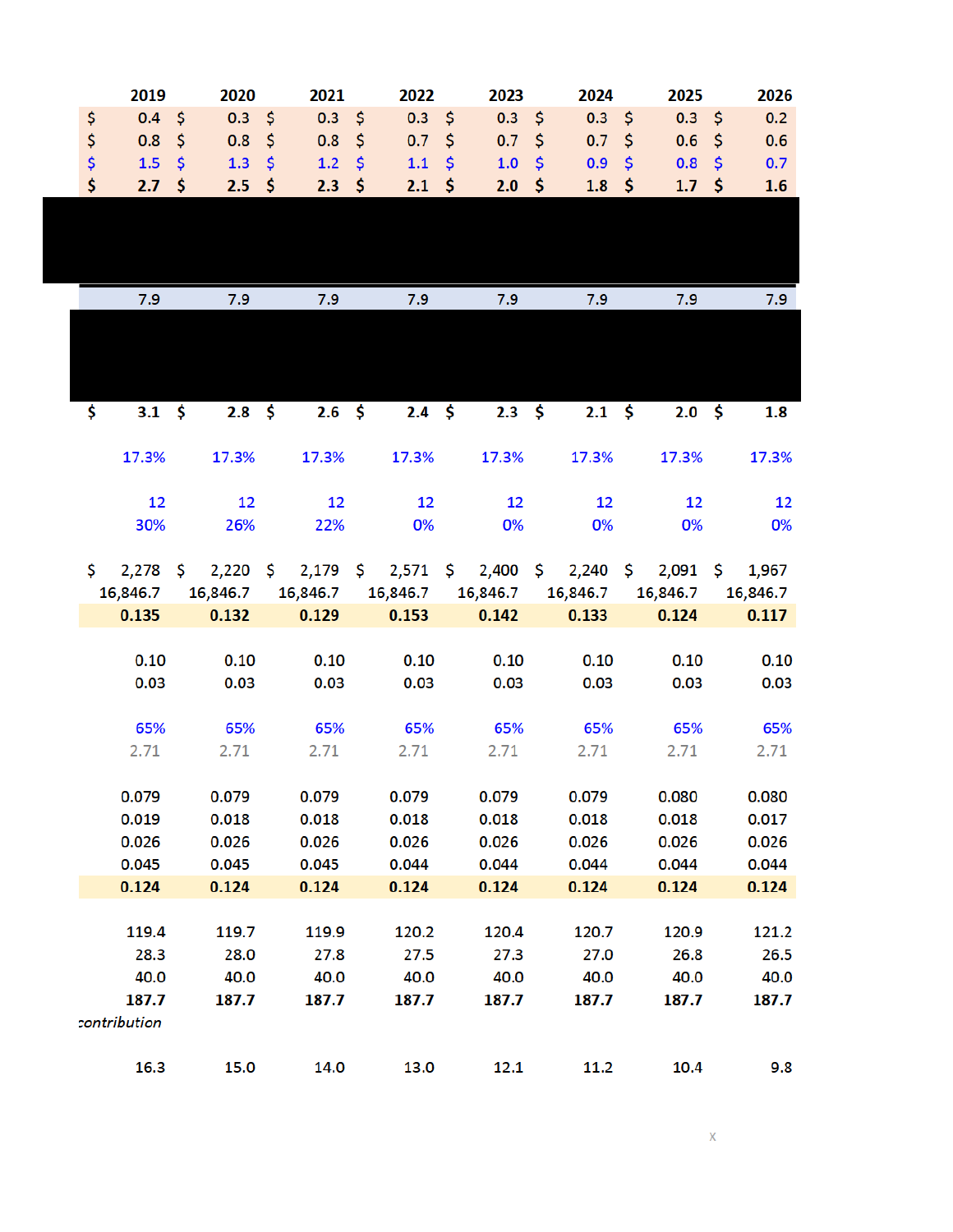|          |  |  |  | $0.142$ $0.138$ $0.136$ $0.160$ $0.150$ $0.140$ $0.130$ $0.123$ |  |
|----------|--|--|--|-----------------------------------------------------------------|--|
|          |  |  |  | $0.110$ $0.112$ $0.113$ $0.115$ $0.116$ $0.118$ $0.119$ $0.121$ |  |
|          |  |  |  | $0.137$ $0.138$ $0.140$ $0.141$ $0.143$ $0.144$ $0.146$ $0.147$ |  |
| $\times$ |  |  |  |                                                                 |  |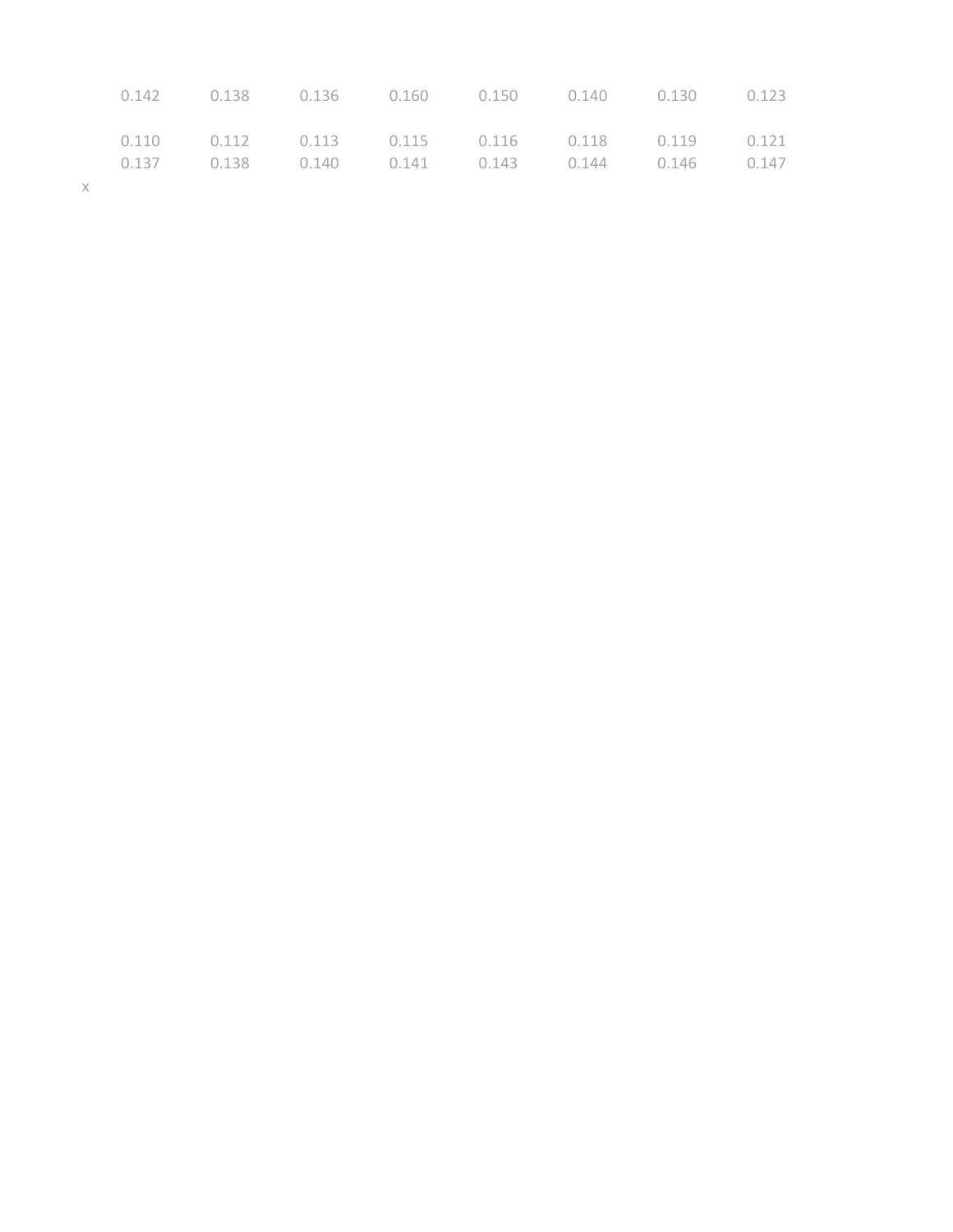|          | 2027     | 2028      |           | 2029                    | 2030      |
|----------|----------|-----------|-----------|-------------------------|-----------|
| \$       | 0.2      | \$<br>0.2 | \$        | 0.2                     | \$<br>0.2 |
| \$<br>\$ | 0.6      | \$<br>0.6 | \$        | 0.5                     | \$<br>0.5 |
|          | 0.7      | \$<br>0.6 | \$        | 0.6                     | \$<br>0.5 |
| \$       | 1.5      | \$<br>1.4 | \$        | 1.3                     | \$<br>1.2 |
|          |          |           |           |                         |           |
|          |          |           |           |                         |           |
|          |          |           |           |                         |           |
|          |          |           |           |                         |           |
|          | 7.9      | 7.9       |           | 7.9                     | 7.9       |
|          |          |           |           |                         |           |
|          |          |           |           |                         |           |
|          |          |           |           |                         |           |
| \$       | 1.7      | \$<br>1.6 | <b>\$</b> | 1.5                     | \$<br>1.4 |
|          |          |           |           |                         |           |
|          | 17.3%    | 17.3%     |           | 17.3%                   | 17.3%     |
|          |          |           |           |                         |           |
|          | 12       | 12        |           | 12                      | 12        |
|          | 0%       | 0%        |           | 0%                      | 0%        |
|          |          |           |           |                         |           |
| \$       | 1,851    | \$        |           | $1,744 \div 1,644 \div$ | 1,550     |
|          | 16,846.7 | 16,846.7  |           | 16,846.7                | 16,846.7  |
|          | 0.110    | 0.104     |           | 0.098                   | 0.092     |
|          | 0.10     | 0.10      |           | 0.10                    | 0.10      |
|          | 0.03     | 0.03      |           | 0.04                    | 0.04      |
|          |          |           |           |                         |           |
|          | 65%      | 65%       |           | 65%                     | 65%       |
|          | 2.71     | 2.71      |           | 2.71                    | 2.71      |
|          |          |           |           |                         |           |
|          | 0.080    | 0.080     |           | 0.080                   | 0.081     |
|          | 0.017    | 0.017     |           | 0.017                   | 0.017     |
|          | 0.026    | 0.026     |           | 0.026                   | 0.026     |
|          | 0.044    | 0.043     |           | 0.043                   | 0.043     |
|          | 0.124    | 0.124     |           | 0.124                   | 0.124     |
|          |          |           |           |                         |           |
|          | 121.5    | 121.7     |           | 122.0                   | 122.3     |
|          | 26.2     | 26.0      |           | 25.7                    | 25.4      |
|          | 40.0     | 40.0      |           | 40.0                    | 40.0      |
|          | 187.7    | 187.7     |           | 187.7                   | 187.7     |
|          |          |           |           |                         |           |
|          | 9.1      | 8.6       |           | 8.0                     | 7.5x      |
|          |          |           |           |                         |           |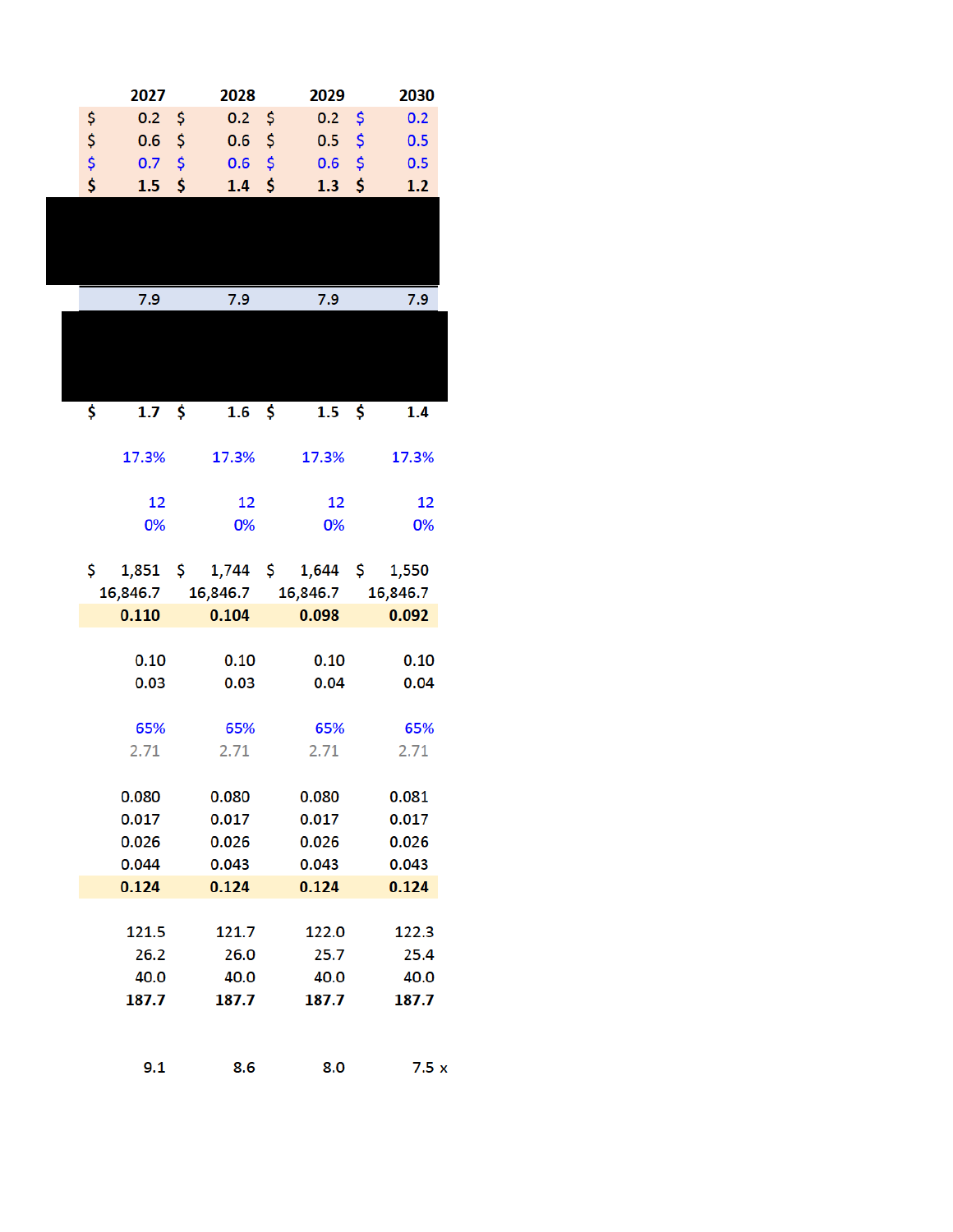| 0.115 | 0.109 | 0.103 | 0.097 |
|-------|-------|-------|-------|
|       |       |       |       |
| 0.123 | 0.124 | 0.126 | 0.128 |
| 0.149 | 0.151 | 0.152 | 0.154 |